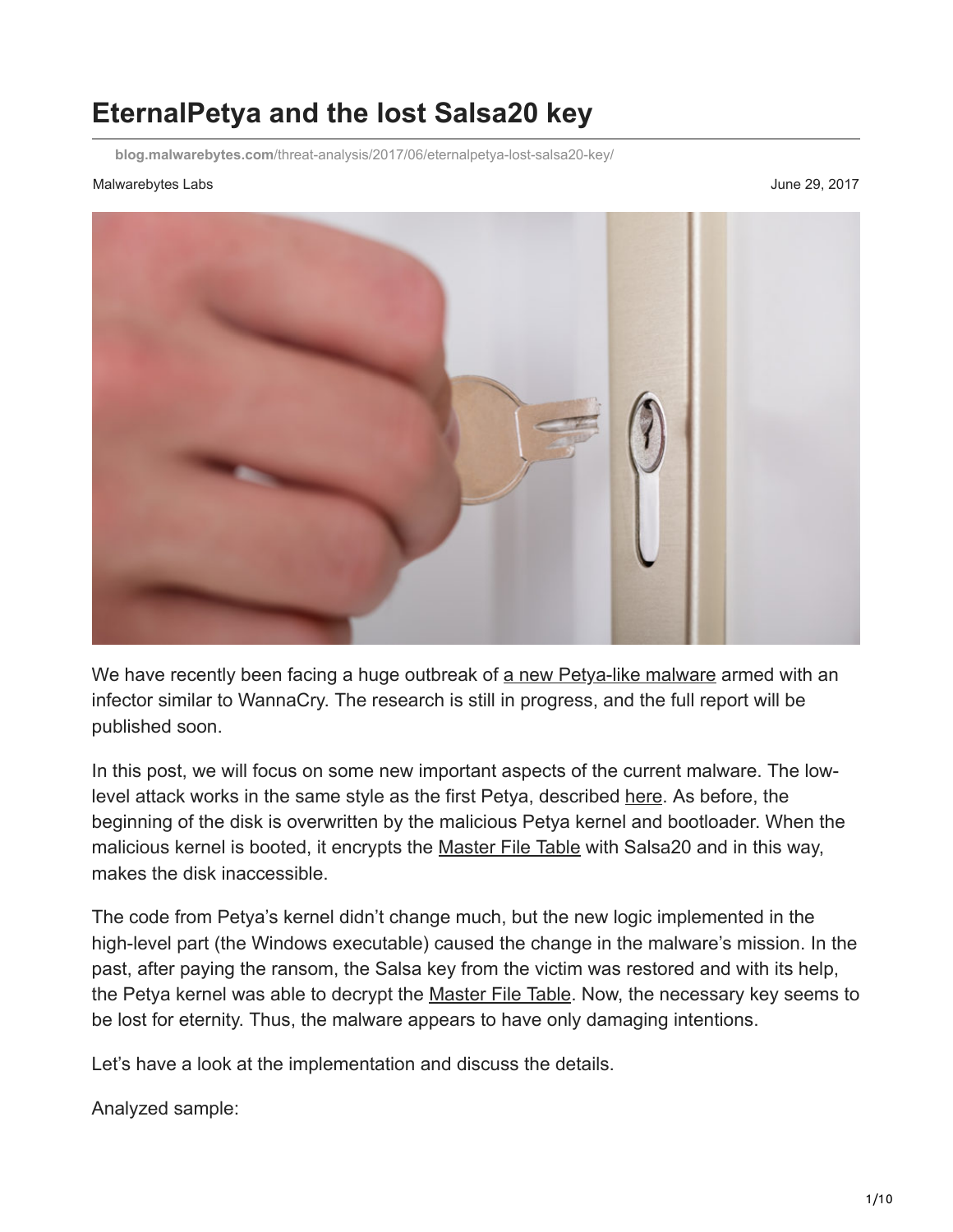[71b6a493388e7d0b40c83ce903bc6b04](https://www.virustotal.com/en/file/027cc450ef5f8c5f653329641ec1fed91f694e0d229928963b30f6b0d7d3a745/analysis/) – the main DLL

[f3471d609077479891218b0f93a77ceb](https://virustotal.com/en/file/b5d2ad3c7758f58aa329243af4ce4a906771a1a199210ed0c61f82d47edb3b1d/analysis/1498584989/) – the low level part (Petya bootloader + kernel)

### **[UPDATE] [A small bug in the Salsa20 implementation has been found.](https://twitter.com/hasherezade/status/881846324437581824) Unfortunately, it is not significant enough to help restoring the key.**

### **How is the disk encrypted?**

The low level attack affecting the [Master File Table](https://en.wikipedia.org/wiki/NTFS#Master_File_Table) hasn't changed since [Goldeneye](https://blog.malwarebytes.com/threat-analysis/2016/12/goldeneye-ransomware-the-petyamischa-combo-rebranded/). It is executed by the Petya kernel.

The [Salsa20 algorithm](https://en.wikipedia.org/wiki/Salsa20) that was implemented incorrectly in the early versions of Petya and caused it to be cracked has been fixed in version 3 (read more [here\)](https://blog.malwarebytes.com/threat-analysis/2016/07/third-time-unlucky-improved-petya-is-out/). Now it looks almost the same as in Goldeneye (that was the 4th step in the evolution) and it does not seem to have [any significant bugs](https://twitter.com/hasherezade/status/881855440275070981). Thus, once the data is encrypted, having the valid key is the only way to restore it.

Here's a comparison of the changes in the code between the current version and the Goldeneye one.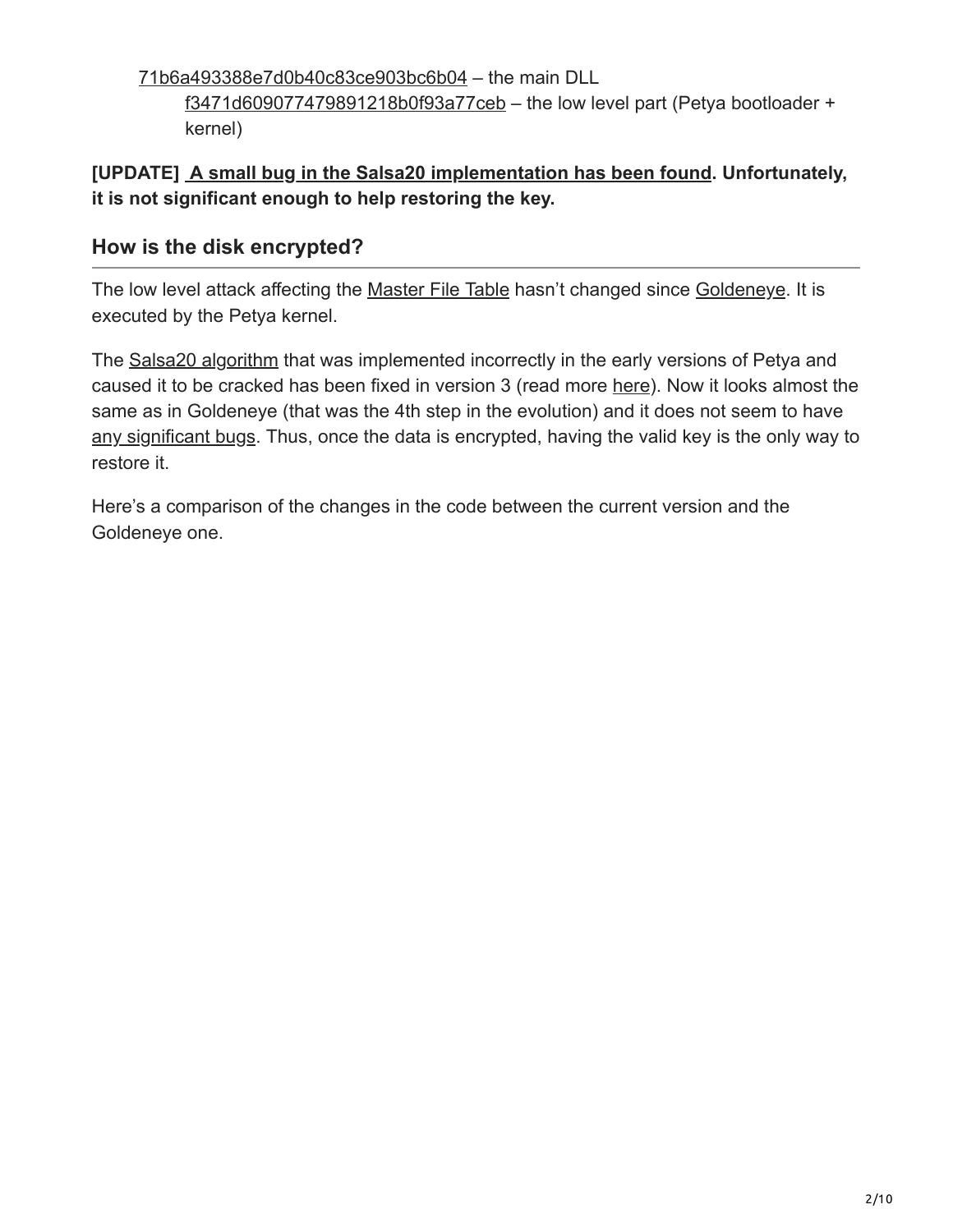| similarity |      |            | confide change EA primary | name primary                    | EA secondary |
|------------|------|------------|---------------------------|---------------------------------|--------------|
| 1.00       | 0.99 | -------    | 000088C4                  | sub_88C4_13                     | 000888C4     |
| 1.00       | 0.99 | -------    | 00008972                  | sub_8972_19                     | 00088972     |
| 1.00       | 0.99 | -------    | 0000899A                  | sub_899A_20                     | 0008899A     |
| 1.00       | 0.99 | -------    | 000089B2                  | sub_89B2_21                     | 000889B2     |
| 1.00       | 0.99 | -----      | 000089CA                  | read_input                      | 000889CA     |
| 1.00       | 0.99 | -------    | 00008A64                  | sub_8A64_23                     | 00088A64     |
| 1.00       | 0.99 | -----      | 00008B9A                  | sub_8B9A_24                     | 00088B9A     |
| 1.00       | 0.99 | -------    | 00008BF2                  | sub_8BF2_25                     | 00088BF2     |
| 1.00       | 0.99 | -------    | 00008C98                  | enc_dec_disk                    | 00088C98     |
| 1.00       | 0.99 | -------    | 00009386                  | sub_9386_26                     | 00089386     |
| 1.00       | 0.99 | -------    | 00009652                  | s20_hash                        | 00089652     |
| 1.00       | 0.99 | --------   | 000096D4                  | s20_expand_key                  | 000896D4     |
| 1.00       | 0.99 | -------    | 00009798                  | s20_crypt                       | 00089798     |
| 1.00       | 0.99 | --------   | 0000998E                  | sub_998E_36                     | 0008998E     |
| 1.00       | 0.99 | -------    | 000099FC                  | sub_99FC_37                     | 000899FC     |
| 1.00       | 0.99 | -------    | 000082A2                  | sub_82A2_8                      | 000882A2     |
| 1.00       | 0.99 | -------    | 000098D6                  | sub_98D6_35                     | 000898D6     |
| 1.00       | 0.99 | -------    | 00008FA6                  | encrypt_mft                     | 00088FA6     |
| 1.00       | 0.99 | -------    | 00008DE2                  | find_and_encrypt_mft            | 00088DE2     |
| 1.00       | 0.99 | -------    | 0000811A                  | fake_chkdsk                     | 0008811A     |
| 1.00       | 0.99 | -------    | 00008212                  | display_reboot_request 00088212 |              |
| 1.00       | 0.99 | -------    | 000085CE                  | screen_output                   | 000885CE     |
| 1.00       | 0.99 | -----      | 00008726                  | sub_8726_12                     | 00088726     |
| 1.00       | 0.99 | -------    | 00008932                  | sub_8932_15                     | 00088932     |
| 1.00       | 0.99 | -------    | 00008A54                  | sub_8A54_22                     | 00088A54     |
| 1.00       | 0.99 | -------    | 00009462                  | sub_9462_27                     | 00089462     |
| 1.00       | 0.99 | -------    | 0000949A                  | sub_949A_28                     | 0008949A     |
| 1.00       | 0.99 | -------    | 000095D8                  | sub_95D8_31                     | 000895D8     |
| 1.00       | 0.99 | --------   | 000095EC                  | sub_95EC_32                     | 000895EC     |
| 1.00       | 0.99 | --------   | 00009628                  | s20_rev_little_endian           | 00089628     |
| 1.00       | 0.99 | -------    | 00009878                  | sub_9878_33                     | 00089878     |
| 1.00       | 0.99 | -----      | 0000989C                  | sub_989C_34                     | 0008989C     |
| 1.00       | 0.98 | -------    | 00008684                  | display_strings                 | 00088684     |
| 1.00       | 0.98 | -------    | 0000891E                  | sub_891E_14                     | 0008891E     |
| 1.00       | 0.98 | -------    | 00008948                  | sub_8948_16                     | 00088948     |
| 1.00       | 0.98 | -------    | 00008950                  | sub_8950_17                     | 00088950     |
| 1.00       | 0.98 | -------    | 0000896A                  | sub_896A_18                     | 0008896A     |
| 1.00       | 0.98 | -------    | 00008C5A                  | disk_read_or_write              | 00088C5A     |
| 1.00       | 0.88 | -------    | 00009518                  | sub_9518_29                     | 00089518     |
| 1.00       | 0.88 | -------    | 00009578                  | sub_9578_30                     | 00089578     |
| 0.99       | 0.99 | $-I - E -$ | 00008426                  | main_info_screen                | 00088426     |
| 0.16       | 0.38 |            | GI--EL- 000086E0          | sub_86E0_11                     | 000886E0     |

Looking inside the code, we can see that the significant changes have been made only to the elements responsible for displaying the screen with information.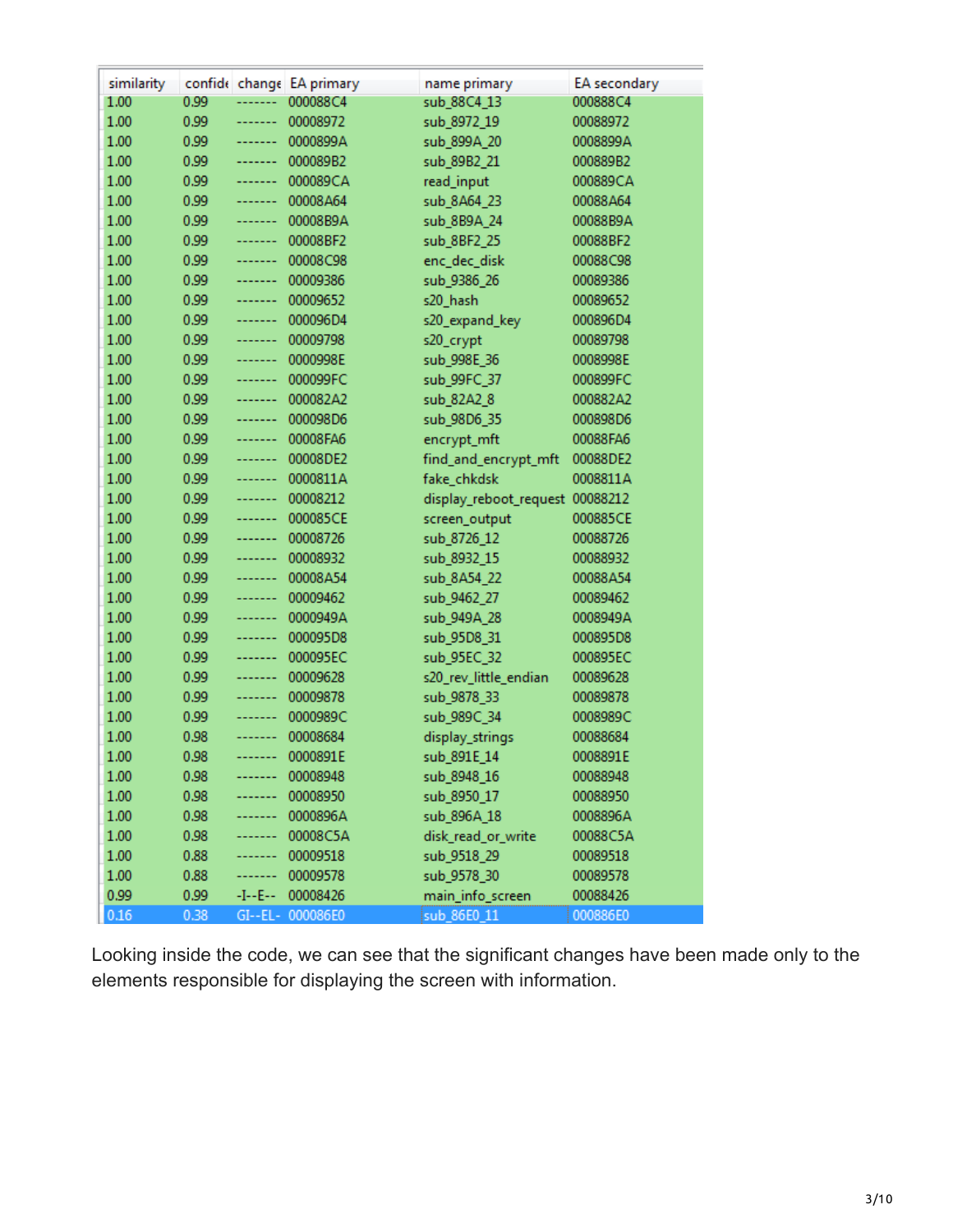```
00008426 main info screen proc near
00008426
00008426 var 24C= byte ptr -24Ch
00008426 var 223= byte ptr -223h
00008426 var 1E3= byte ptr -1E3h
00008426 var_1A3= byte ptr -1A3h
00008426 var 4C= byte ptr -4Ch
00008426 var_1= byte ptr -1
00008426 arg_0= word ptr
                           4
00008426 arg 2= byte ptr
                           6
00008426
00008426 enter
                 24Ch, 0
0000842A push
                 di
0000842B push
                 si
0000842C call
                 sub 86E0
0000842F push
                 Ø
00008431 push
                 1
00008433 push
                 Ø
00008435 push
                 20h ;
00008437 lea
                 ax, [bp+var_24C]
0000843B push
                 ax
0000843C mov
                 al, [bp+arg_2]0000843F push
                 ax
                 disk read or write
00008440 call
00008443 add
                 sp, OCh
00008446 push
                 9CA6h
00008449 call
                 display string
0000844C pop
                 bx
                 50h ; 'P'
0000844D push
0000844F push
                 OFFDCh
00008451 call
                 sub 8660
00008454 add
                 sp, 4
                                  ; "If you see this text, then your files..."
00008457 push
                 9CD6h
0000845A call
                 display string
```
Another subtle, yet interesting change is in the Salsa20 key expansion function. Although the Salsa20 algorithm itself was not altered, there is one keyword that got changed in comparison to the original version. This is the fragment of the current sample's code: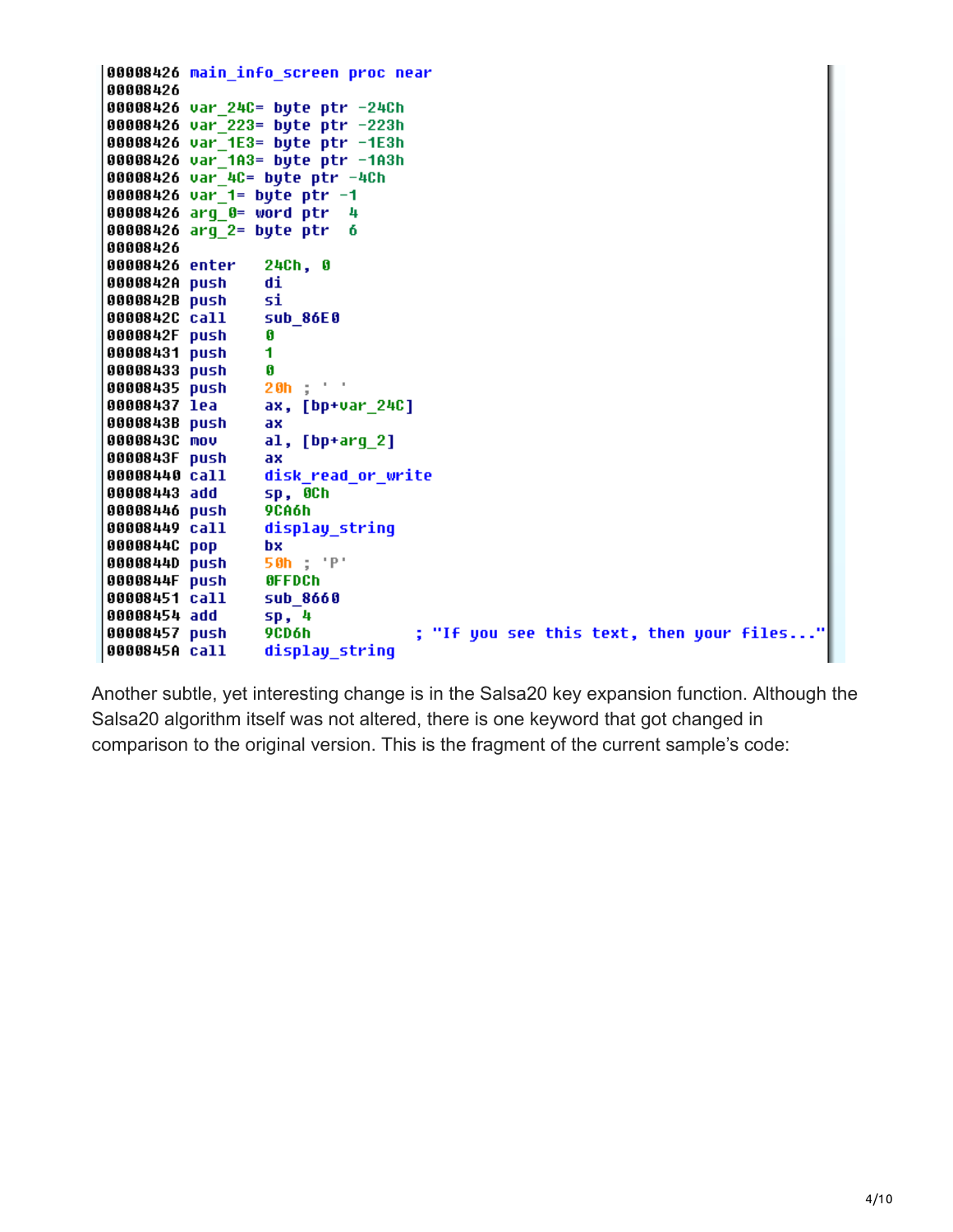| JCYUUU.7UV4                               |       |                                    |
|-------------------------------------------|-------|------------------------------------|
| ۰<br> seq000:96D4                         | enter | 16h, 0                             |
| ۰<br> seq000:96D8                         | push  | di                                 |
| ۰<br> seg000:96D9                         | push  | si                                 |
| $\bullet$<br> seq000:96DA                 | mov   | [bp+var_11], '1' ; -1nvald s3ct-id |
| seq000:96DE<br>$\bullet$                  | mov   | [bp+var_10], 'n'                   |
| seq000:96E2                               | mov   | [bp+var_F], 'v'                    |
| ۰<br> seq000:96E6<br>$\ddot{\phantom{0}}$ | MOV   | [bp+var_E], 'a'                    |
| seq000:96EA<br>$\hat{\phantom{a}}$        | mov   | [bp+var_D], 'l'                    |
| seq000:96EE                               | mov   | [bp+var_B], 'd'                    |
| ۰<br> seq000:96F2                         | mov   | $[$ bp+var_A],                     |
| ö<br> seq000:96F6                         | mov   | "s"<br>$[$ bp+var $_9]$ ,          |
| ¢<br> seq000:96FA                         | mov   | - 31<br>$[$ bp+var $_8]$ ,         |
| ۰<br> seq000:96FE<br>$\bullet$            | MOV   | [bp+var_7], 'c'                    |
| seq000:9702                               | mov   | $[$ bp+var_6],<br>"t"              |
| ۰<br>seq000:9706                          | mov   | $a1, '-'$                          |
| seq000:9708                               | MOV   | $[bp+var_12], a1$                  |
| $\bullet$<br> seq000:970B                 | mov   | $[bp+var_5], a1$                   |
| ۰<br> seq000:970E                         | MOV   | al, 'i'                            |
| $\bullet$<br> seq000:9710                 | mov   | $[bp+var_c],$ al                   |
| ö<br>seq000:9713                          | mov   | $[bp+var_4], al$                   |
| seq000:9716                               | MOV   | [bp+var_3], 'd'                    |
| seq000:971A                               | xor   | di, di                             |

And this is a corresponding fragment from Goldeneye:

| SCYDDA,IOD4 |       |                           |
|-------------|-------|---------------------------|
| seg000:96D4 | enter | 16h, 0                    |
| seg000:96D8 | push  | di                        |
| seq000:96D9 | push  | si                        |
| seq000:96DA | mov   | [bp+var_11] <b>,</b>      |
| seq000:96DE | mov   | [bp+var_10], 'p'          |
| seq000:96E2 | mov   | [bp+var_F],<br>'a'        |
| seq000:96E6 | mov   | 'n'<br>$[$ bp+var $E$ ],  |
| seq000:96EA | mov   | [bp+var_D],<br>'d'        |
| seq000:96EE | mov   | '3'<br>$[$ bp+var $B$ ],  |
| seq000:96F2 | mov   | '2'<br>[bp+var_A],        |
| seq000:96F6 | mov   | ۰.,<br>[bp+var_9],        |
| seq000:96FA | mov   | ٠ь٠<br>$[$ bp+var $_8]$ , |
| seq000:96FE | mov   | [bp+var_7],<br>'y'        |
| seg000:9702 | mov   | $[$ bp+var_6],<br>'t'     |
| seq000:9706 | mov   | al, 'e'                   |
| seg000:9708 | mov   | [bp+var_12], al           |
| seq000:970B | mov   | [bp+var_5], al            |
| seg000:970E | mov   | al.                       |
| seg000:9710 | mov   | [bp+var_C], al            |
| seq000:9713 | mov   | [bp+var_4], al            |
| seg000:9716 | mov   | [bp+var_3],<br>'k'        |
| seq000:971A | xor   | di, di                    |
|             |       |                           |

Instead of the keyword typical for Salsa20 ("*[expand32-byte k](https://github.com/alexwebr/salsa20/blob/master/salsa20.c#L121)*") we've got something custom: "*-1nvald s3ct-id*" (that can be interpreted as: "invalid sector id"). As we confirmed, the change of this keyword does not affect the strength of the crypto. However, it may be treated as a message about the real intentions of the attackers.

#### **How is the Salsa key generated?**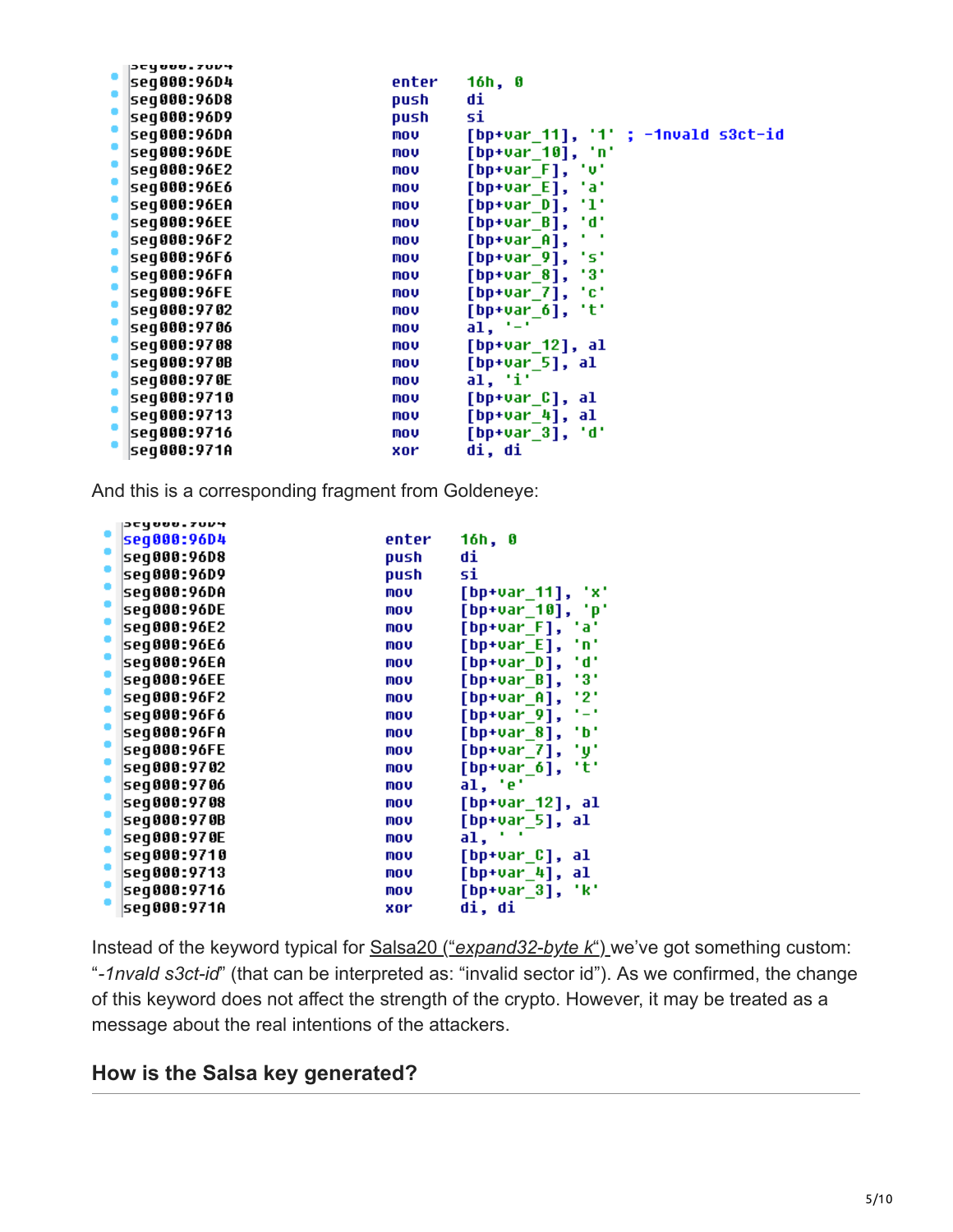Generating the Salsa key and the nonce, as before, is done by the PE file (in the higher level of the infector), inside the function that is preparing the stub to be written on the disk beginning.

| 10001661 mov  | edi, 200h                                                                      |
|---------------|--------------------------------------------------------------------------------|
| 10001666 push | edi<br>: Size                                                                  |
| 10001667 lea  | eax, [ebp+var 998]                                                             |
| 1000166D push | 7<br>: Val                                                                     |
| 1000166F push | : Dst<br>eax                                                                   |
| 10001670 call | memset                                                                         |
| 10001675 add  | esp, OCh                                                                       |
| 10001678 push | 20h<br>: dwLen                                                                 |
| 1000167A lea  | eax, [ebp+key buffer] ; salsa key - 32 byte                                    |
| 10001680 push | : pbBuffer<br>eax                                                              |
| 10001681 mov  | [ebp+Buffer], 0                                                                |
| 10001688 call | get random buffer                                                              |
| 1000168D mov  | res, eax                                                                       |
| 10001692 test | eax, eax                                                                       |
| 10001694 is   | loc 10001895                                                                   |
|               |                                                                                |
|               |                                                                                |
|               | i A F                                                                          |
|               | 1000169A push<br>8<br>; dwLen                                                  |
|               | eax, [ebp+nonce_buffer] ; random nonce - 8 byte <br>1000169C lea               |
|               | 100016A2 push<br>; pbBuffer<br>eax                                             |
|               | 100016A3 call<br>get random buffer                                             |
|               | 100016A8 mov<br>res, eax                                                       |
|               | 100016AD test<br>eax, eax                                                      |
|               | 100016AF is<br>loc 10001895                                                    |
|               |                                                                                |
|               |                                                                                |
|               | i Ar                                                                           |
|               |                                                                                |
|               | : Size<br>100016B5 push<br>22h                                                 |
|               | 100016B7 lea<br>eax, [ebp+var 36F]                                             |
|               | offset a1mz7153hmuxxtu ; "1Mz7153HMuxXTuR2R1t78mGSdzaAtNbBWX"<br>100016BD push |
|               | 1000000000                                                                     |

In all versions of Petya, a secure random generator was used. We can find it in the current version as well—it uses *CryptGenRandom.*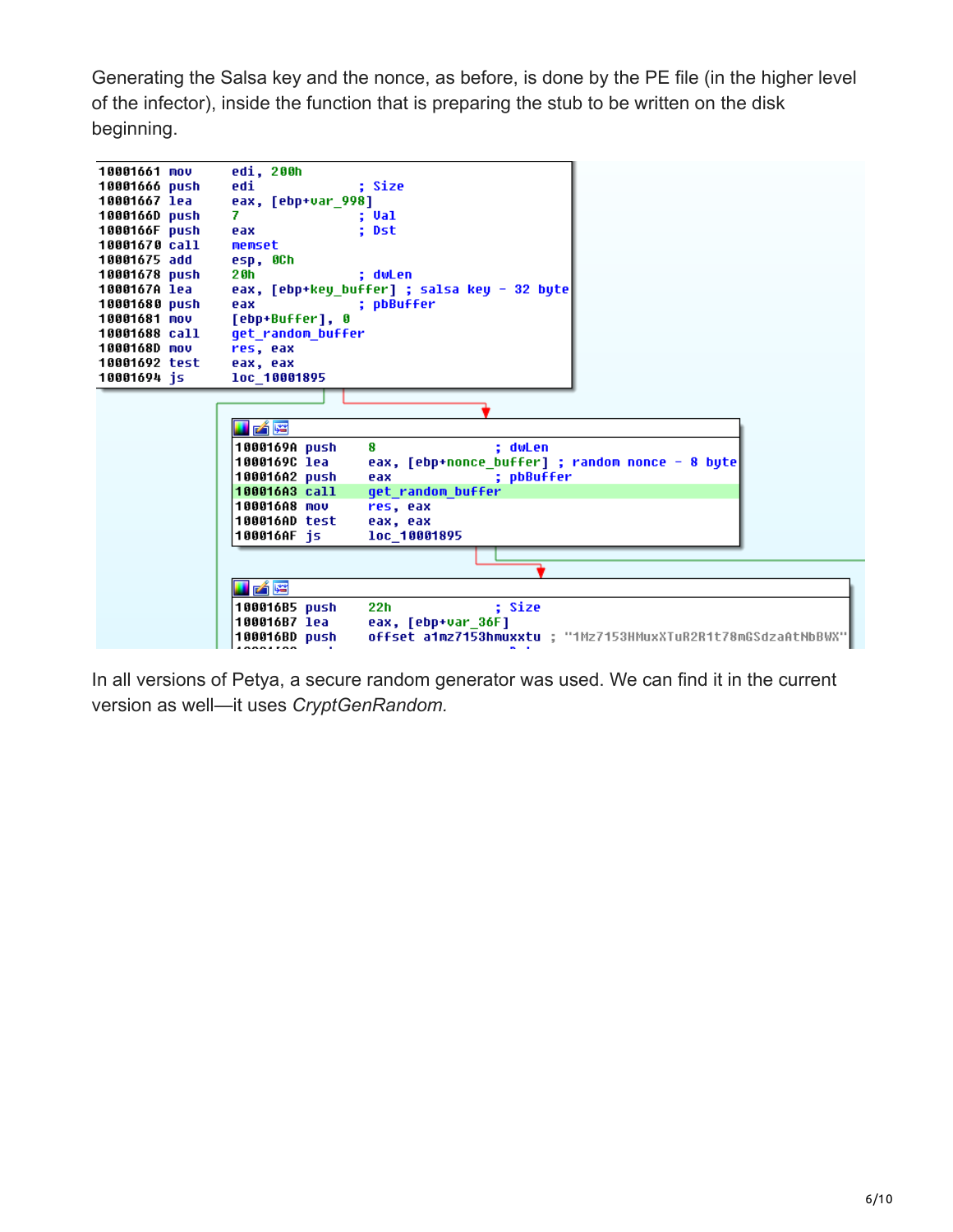```
int stdcall get random buffer(BYTE *buffer, DWORD dwLen)
K
  int v2; // eax@2
  int v3: // eax@6
  HCRYPTPROU phProu; // [sp+Ch] [bp-4h]@1
  phProv = 0;
  if ( CruptAcquireContextA(&phProv, 0, 0, 1u, 0xF0000000) )
    goto LABEL 14;
  v2 = \text{GetLastError}if (v2 > 0)v2 = (unsigned int16)v2 + 0 \times 80070000;res = v2;if ( v2 > = 0 )
  ₹
LABEL 14:
    if ( 'CryptGenRandom(phProv, dwLen, buffer) )
    ₹
      v3 = \text{GetLastError}();
      if (v3 \n\geq 0)v3 = (unsigned _int16)v3 | 0x80070000;
      res = v3;₹
  Y
  if ( phProv )
    CryptReleaseContext(phProv, 0);
  return res;
13
```
The generated Salsa key and nonce are stored in the dedicated sector for further use by the kernel during encryption.

Example of the stored data:

| is encrypted? |           |        |       |          |     |       |     |                                  |     |     |                |     |     |                                                 |    |                                  |
|---------------|-----------|--------|-------|----------|-----|-------|-----|----------------------------------|-----|-----|----------------|-----|-----|-------------------------------------------------|----|----------------------------------|
| 00003FF0      | 00        |        | 00    | 00       |     |       |     | 00 00 00 00 00 00 00 00 00       |     |     |                |     |     | 00 00 00                                        |    | .                                |
| 00004000      |           |        |       |          |     |       |     | 00 BD FE F2 0D 72 92 CC 5E 6F 01 |     |     | 15 78          |     |     | 93 07                                           | ಂ  | $=$ tň.r' $E$ ^ox".<br>Sector 32 |
| 00004010      | <b>BE</b> |        |       | 92 68 A8 |     | - ਸਾਸ | -91 | AD.                              | 1 O | 7B. | 19             |     |     | 7C C5 33                                        |    | $\verb ba'h'd". .$ {D   L3       |
| 00004020      |           |        |       |          |     |       |     |                                  |     |     |                |     |     | E0 E1 02 71 42 E4 09 F8 05 31 4D 7A 37 31 35 33 |    | ii.qBa.ř.1Mz7153<br>salsa key    |
| 00004030      |           |        |       |          |     |       |     |                                  |     |     |                |     |     | 75 78 58 54 75 52 32 52 31 74 37 38 6D 47       |    | HMuxXTuR2R1t78mG<br>nonce        |
| 00004040      |           |        |       |          |     |       |     |                                  |     |     |                |     |     | 53 64 7A 61 41 74 4E 62 42 57 58 00 00 00 00 00 |    | SdzaAtNbBWX<br>bitcoin address   |
| 00004050      |           | 00 00  |       |          |     |       |     |                                  |     |     |                |     |     |                                                 |    |                                  |
| 00004060      | 00.       | ററ     | 00.   | 00.      | 00. | ററ    | ററ  | 00 <sup>o</sup>                  | ററ  |     | .00 00 00      | ററ  | ററ  | .00.00                                          |    |                                  |
| 00004070      | 00.       | -00    | $00-$ | 00       | 00. | 00.   | 00. |                                  |     |     | 00 00 00 00 00 | -00 | -00 | .00.00                                          |    | .                                |
| 00004080      | 00        | -00    | 00    | 00       | 00  | 00    | 00  | 00                               | 00  |     | 00 00 00       | 00  | 00  | 00 00                                           |    |                                  |
| 00004090      |           | 00. OO |       |          |     |       |     |                                  |     |     |                |     |     |                                                 |    |                                  |
| 000040A0      | 00.       | ററ     | 00.   | 00       | 00. | 00    | 00. |                                  |     |     |                |     |     | 00 00 71 56 62 6E 64 42 70                      |    | $\ldots \ldots \ldots$ qVbndBp   |
| 000040B0      |           |        |       |          |     |       |     |                                  |     |     |                |     |     | 36 57 59 73 6B 52 4A 5A 4A 35 51 53 51 34 6E 41 |    | victim ID<br>6WYskRJZJ5QSQ4nA    |
| 000040C0      |           |        |       |          |     |       |     |                                  |     |     |                |     |     | 51 53 38 6F 6D 51 79 4D 33 7A 4A 4C 64 4D 48 58 |    | QS8omQvM3zJLdMHX                 |
| 000040D0      |           |        |       |          |     |       |     |                                  |     |     |                |     |     | 68 41 63 51 50 68 44 58 55 76 51 70 53 58 34 5A |    | hAcQPhDXUvQpSX4Z                 |
| 000040E0      | 33.       | -52    | -66   | -67      |     | no    | 00. | o٥                               | 00  | 00  | 00.            |     |     |                                                 | 00 | 3Rfqw                            |

The byte at the offset 0x4000 is the flag: 0 means that the disk is not encrypted yet, 1 means encrypted.

From the offset 0x4001, the Salsa20 key starts. It is 32 bytes long. After that, at offset 0x4021 there is the random Salsa20 nonce.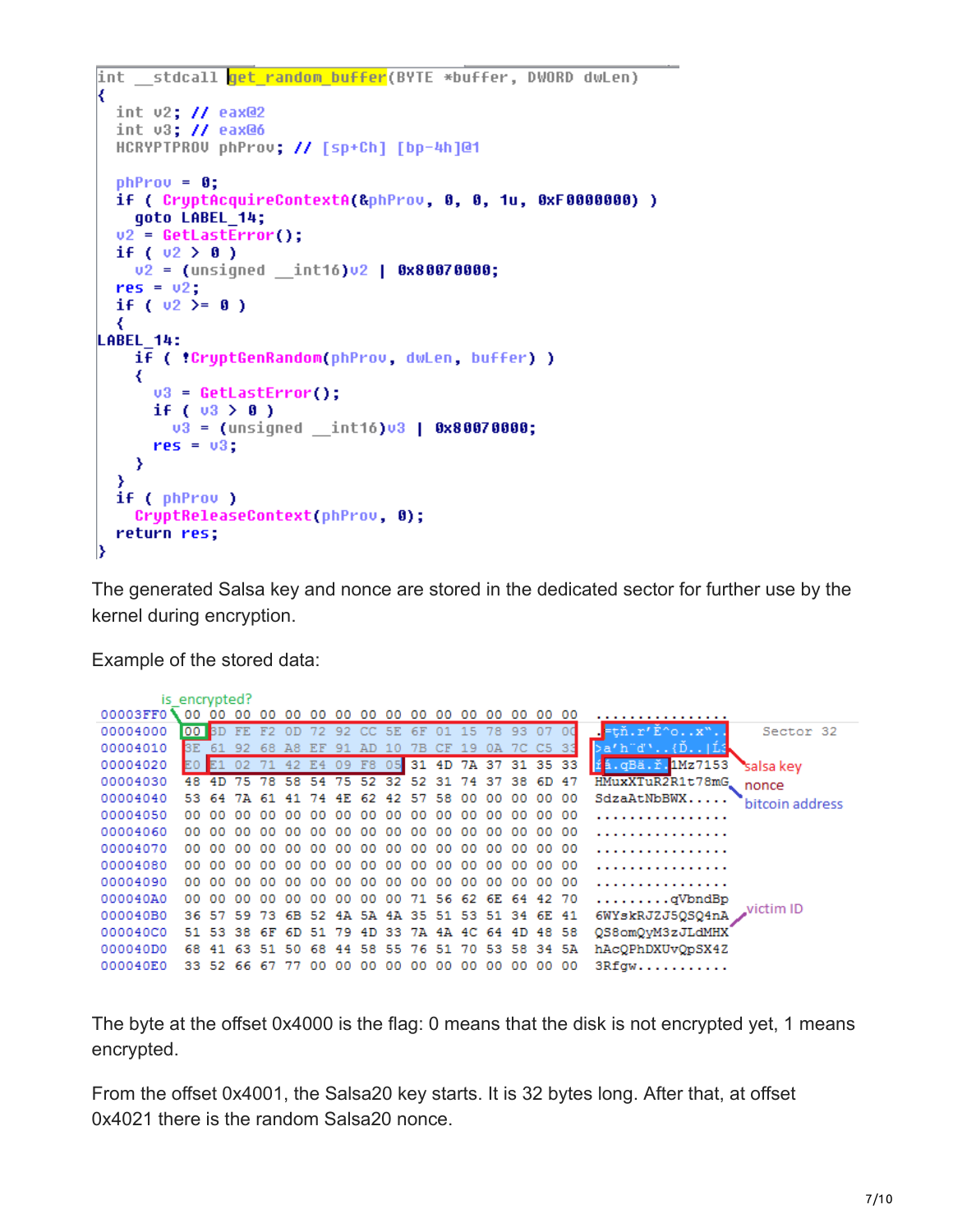#### **What happens with the Salsa key after the encryption?**

After being read and used for the encrypting algorithm, the stored Salsa key is erased from the disk. You can see the comparison of the disk image before and after the encryption phase.

|  |  |  |  |  | 3FF8: 00 00 00 00 00 00 00 00 1                                     |  |  |  |  |  | $\angle$ 3FF8: 00 00 00 00 00 00 00 00 00 |
|--|--|--|--|--|---------------------------------------------------------------------|--|--|--|--|--|-------------------------------------------|
|  |  |  |  |  | 4000: 00 3D FE F2 0D 72 92 CC $\left  . = \frac{t}{h} \right  r'$ E |  |  |  |  |  | 4000: 010000000000000001                  |
|  |  |  |  |  | 4008: 5E 6F 01 15 78 93 07 0C 1 0. x"                               |  |  |  |  |  | $14008: 00 00 00 00 00 00 00 00 1$        |
|  |  |  |  |  | 4010: 3E 61 92 68 A8 EF 91 AD  >a'h"d'-                             |  |  |  |  |  | 4010: 000000000000000000                  |
|  |  |  |  |  | $ 4018: 107BCF190A7CCS33 $ . $ 1.63$ .                              |  |  |  |  |  | $4018: 00 00 00 00 00 00 00 00 01$        |
|  |  |  |  |  | 4020: E0 E1 02 71 42 E4 09 F8   rá. qBä. ř                          |  |  |  |  |  | 4020: 00 E1 02 71 42 E4 09 F8   .á.qBä.ř  |
|  |  |  |  |  | 4028: 05 31 4D 7A 37 31 35 33 1.1Mz7153                             |  |  |  |  |  | 4028: 05 31 4D 7A 37 31 35 33 1.1Mz7153   |
|  |  |  |  |  | 4030: 48 4D 75 78 58 54 75 52 HMuxXTuR                              |  |  |  |  |  | 4030: 48 4D 75 78 58 54 75 52 HMuxXTuR    |
|  |  |  |  |  | 4038: 32 52 31 74 37 38 6D 47 12R1t78mG                             |  |  |  |  |  | 4038: 32 52 31 74 37 38 6D 47 12R1t78mG   |
|  |  |  |  |  | 4040: 53 64 7A 61 41 74 4E 62   SdzaAtNb                            |  |  |  |  |  | 4040: 53 64 7A 61 41 74 4E 62   SdzaAtNb  |
|  |  |  |  |  | 4048: 42 57 58 00 00 00 00 00 IBWX                                  |  |  |  |  |  | 4048: 42 57 58 00 00 00 00 00 IBWX        |
|  |  |  |  |  | 14050: 00 00 00 00 00 00 00 00 1                                    |  |  |  |  |  | 4050: 00 00 00 00 00 00 00 00 1           |
|  |  |  |  |  |                                                                     |  |  |  |  |  |                                           |

As you can see, after use the key is erased.

#### **What is the relationship between the victim ID and the Salsa key?**

In the previous versions of Petya, the victim ID was, in fact, the victim's Salsa20 key, encrypted with the attacker's public key and converted to Base58 string. So, although the Salsa key is erased from the disk, a backup was still there, accessible only to the attackers, who had the private key to decrypt it.

Now, it is no longer true. The victim ID is generated randomly, BEFORE the random Salsa key is even made. So, in the current version, the relationship of the Salsa key and the victim ID is none. The victim ID is just trash. You can see the process of generating it on the video.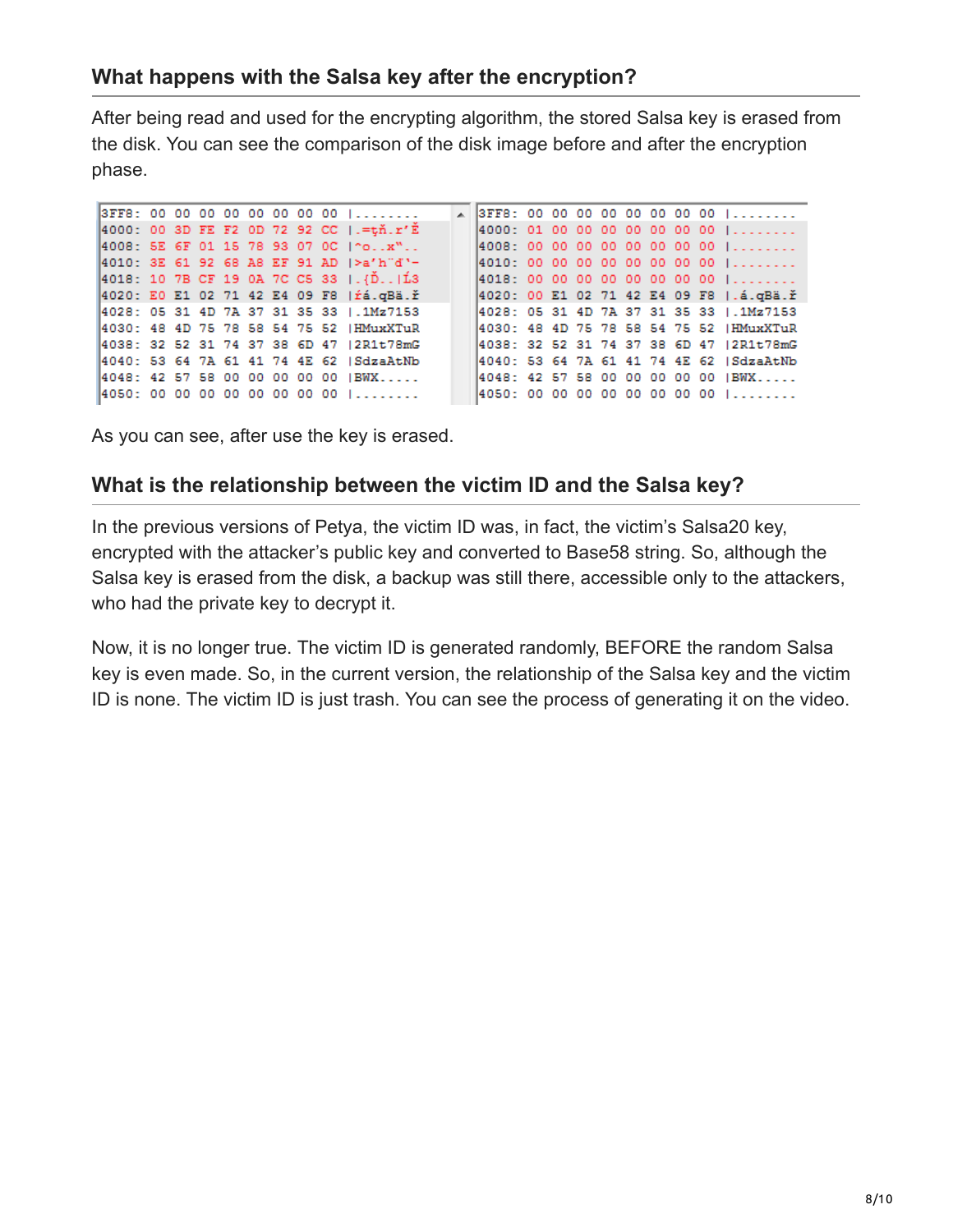

<https://youtu.be/LS0nWpRfVs8>

After the reboot from the infected disk, we can confirm that the random string generated before Salsa key and nonce is the same as the one displayed on the screen as the victim ID ("personal installation key"):



**Conclusion**